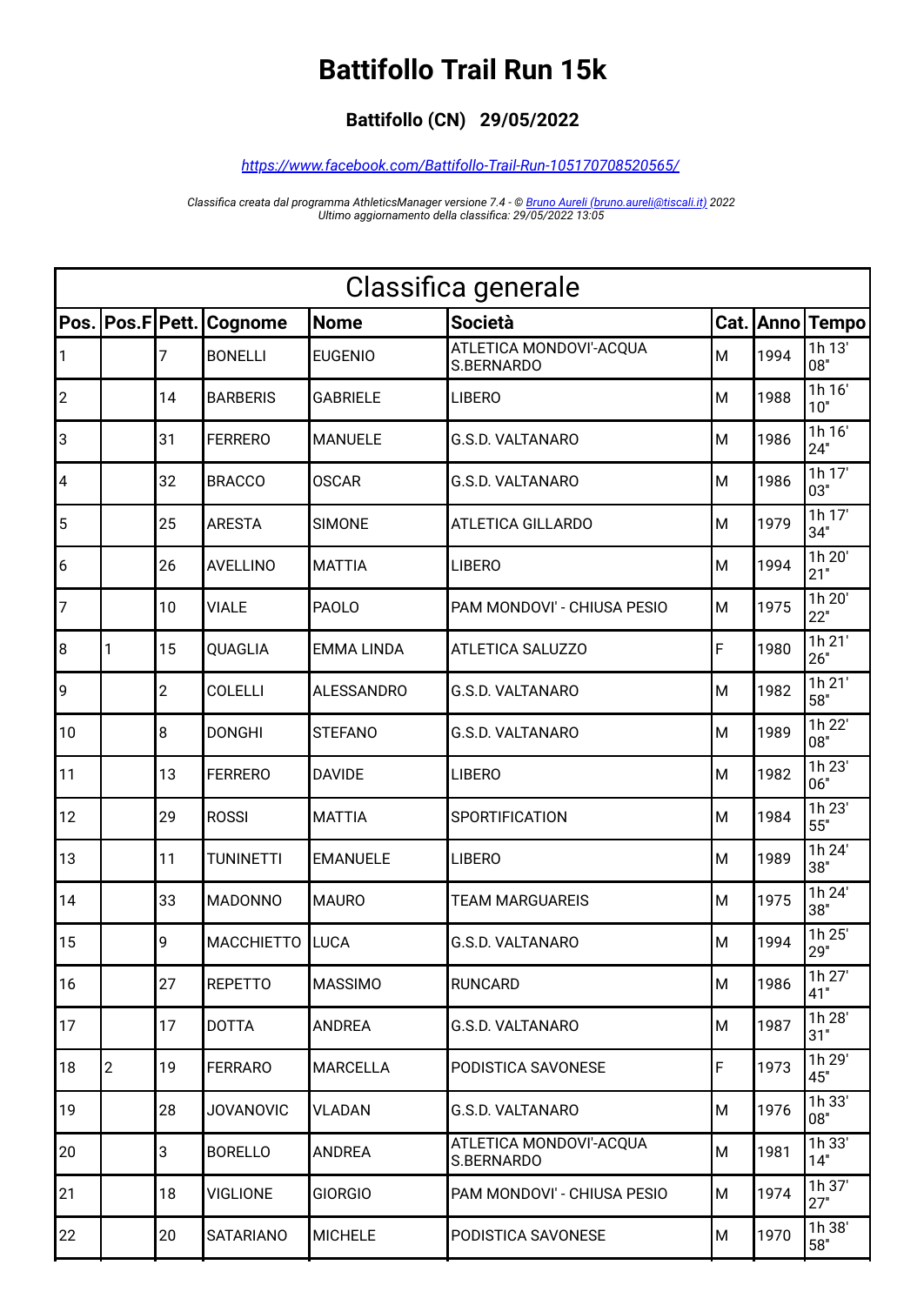| 23   | Iз             | 35 | <b>TEALDI</b>    | <b>MARIA PIA</b>                  | <b>TEAM MARGUAREIS</b>       | F | 1983 | 1h 39'<br>20" |
|------|----------------|----|------------------|-----------------------------------|------------------------------|---|------|---------------|
| 24   | $\overline{4}$ | 6  | <b>BOLOGNA</b>   | <b>MARINA</b>                     | G.S.D. VALTANARO             | F | 1962 | 1h 42'<br>10" |
| 25   |                | 30 | <b>CLERICO</b>   | <b>GIAN MARCO</b>                 | PAM MONDOVI' - CHIUSA PESIO  | M | 1958 | 1h 42'<br>11" |
| 26   |                | 5  | <b>BERTONE</b>   | <b>MASSIMO</b>                    | <b>LIBERO</b>                | М | 1971 | 1h 45'<br>06" |
| 27   |                | 12 | <b>SALVATICO</b> | <b>ADRIANO</b>                    | ATLETICA CERIALE SAN GIORGIO | М | 1961 | 1h 48'<br>22" |
| 28   |                | 23 | <b>GIACONE</b>   | <b>MICHELE</b>                    | S.D. BAUDENASCA              | M | 1953 | 1h 53'<br>46" |
| 29   |                | 16 | SOLANO           | <b>RENATO</b><br><b>FORTUNATO</b> | U.S. MAURINA OLIO CARLI      | М | 1946 | 1h 55'<br>54" |
| 30   |                | 22 | <b>BARRA</b>     | <b>GABRIELE</b>                   | S.D. BAUDENASCA              | M | 1954 | 1h 58'<br>06" |
| 31   | $\overline{5}$ | 4  | <b>BRUNO</b>     | <b>SARA</b>                       | <b>LIBERO</b>                | F | 1991 | 1h 58'<br>23" |
| 32   | 6              | 24 | <b>AMBROSIO</b>  | <b>MARIA ASSUNTA</b>              | S.D. BAUDENASCA              | F | 1960 | 1h 58'<br>47" |
| Rit. |                | 34 | <b>FILIPPI</b>   | <b>ANDREA</b>                     | <b>LIBERO</b>                | M | 1975 |               |

| Classifica per categorie |                |                   |                   |                                       |                |      |               |  |
|--------------------------|----------------|-------------------|-------------------|---------------------------------------|----------------|------|---------------|--|
| Categoria M              |                |                   |                   |                                       |                |      |               |  |
| Pos.                     | Pett.          | Cognome           | <b>Nome</b>       | <b>Società</b>                        | Pos.Ass. Anno  |      | <b>Tempo</b>  |  |
| $\mathbf{1}$             | 7              | <b>BONELLI</b>    | <b>EUGENIO</b>    | ATLETICA MONDOVI'-ACQUA<br>S.BERNARDO | 1              | 1994 | 1h 13'<br>08" |  |
| $\overline{c}$           | 14             | <b>BARBERIS</b>   | <b>GABRIELE</b>   | <b>LIBERO</b>                         | $\overline{2}$ | 1988 | 1h 16'<br>10" |  |
| 3                        | 31             | <b>FERRERO</b>    | <b>MANUELE</b>    | <b>G.S.D. VALTANARO</b>               | 3              | 1986 | 1h 16'<br>24" |  |
| 4                        | 32             | <b>BRACCO</b>     | <b>OSCAR</b>      | <b>G.S.D. VALTANARO</b>               | 4              | 1986 | 1h 17'<br>03" |  |
| 5                        | 25             | <b>ARESTA</b>     | <b>SIMONE</b>     | <b>ATLETICA GILLARDO</b>              | 5              | 1979 | 1h17'<br>34"  |  |
| 6                        | 26             | <b>AVELLINO</b>   | <b>MATTIA</b>     | <b>LIBERO</b>                         | 6              | 1994 | 1h 20'<br>21" |  |
| $\overline{7}$           | 10             | <b>VIALE</b>      | <b>PAOLO</b>      | PAM MONDOVI' - CHIUSA PESIO           | 7              | 1975 | 1h 20'<br>22" |  |
| 8                        | $\overline{2}$ | <b>COLELLI</b>    | <b>ALESSANDRO</b> | <b>G.S.D. VALTANARO</b>               | 9              | 1982 | 1h 21'<br>58" |  |
| 9                        | 8              | <b>DONGHI</b>     | <b>STEFANO</b>    | G.S.D. VALTANARO                      | 10             | 1989 | 1h 22'<br>08" |  |
| 10                       | 13             | <b>FERRERO</b>    | <b>DAVIDE</b>     | <b>LIBERO</b>                         | 11             | 1982 | 1h 23'<br>06" |  |
| 11                       | 29             | <b>ROSSI</b>      | <b>MATTIA</b>     | SPORTIFICATION                        | 12             | 1984 | 1h 23'<br>55" |  |
| 12                       | 11             | <b>TUNINETTI</b>  | <b>EMANUELE</b>   | <b>LIBERO</b>                         | 13             | 1989 | 1h 24'<br>38" |  |
| 13                       | 33             | <b>MADONNO</b>    | <b>MAURO</b>      | <b>TEAM MARGUAREIS</b>                | 14             | 1975 | 1h 24'<br>38" |  |
| 14                       | 9              | <b>MACCHIETTO</b> | LUCA              | G.S.D. VALTANARO                      | 15             | 1994 | 1h 25'<br>29" |  |
|                          |                |                   |                   |                                       |                |      |               |  |